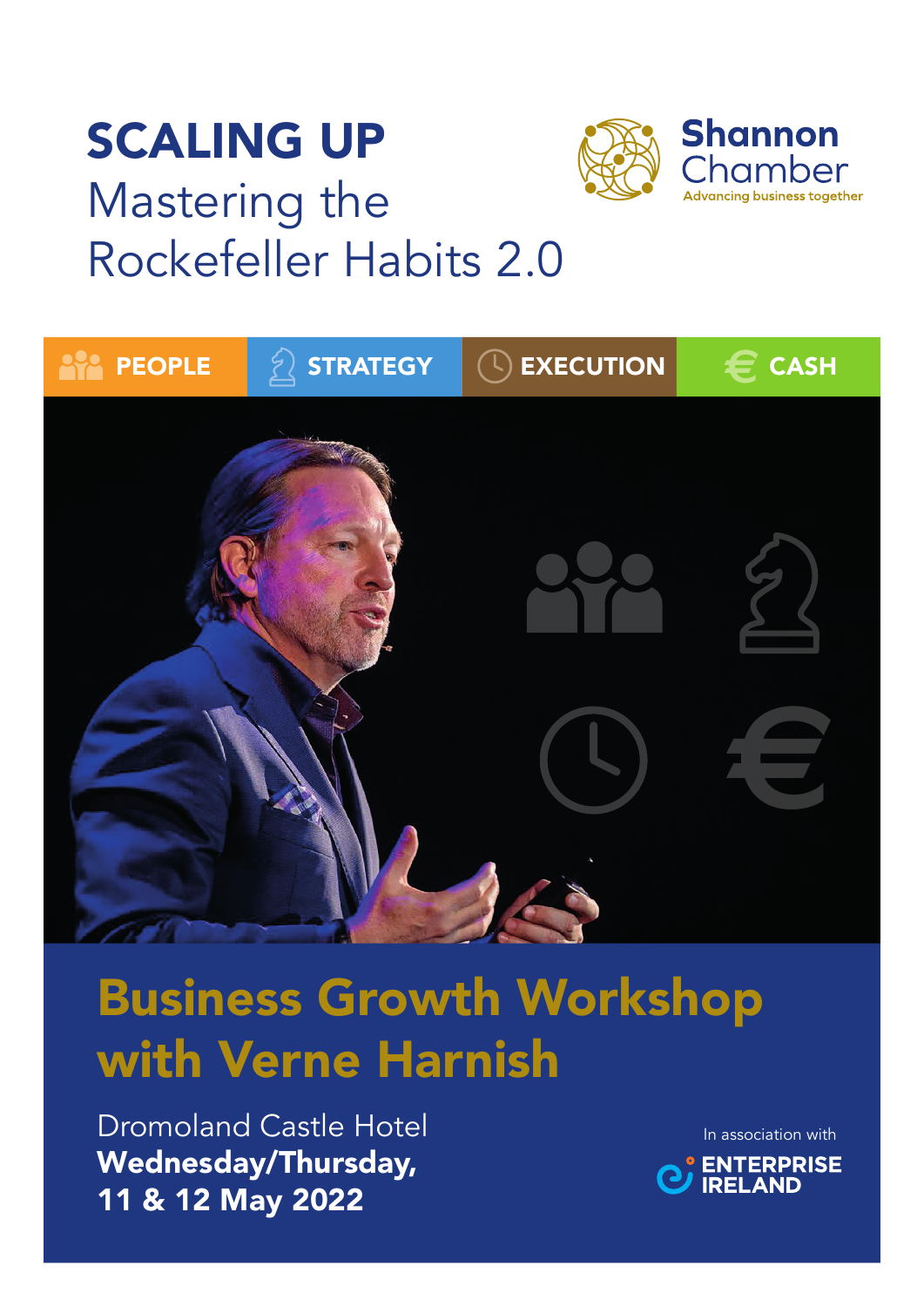BREAKTHROUGH **GROWTH begins** with 4 Decisions at the Scaling Up Workshop!



Every business leader faces common challenges. This world-renowned workshop will teach you and your team to master the Scaling Up framework (Rockefeller Habits 2.0). It has already empowered more than 40,000 executives to bust through the barriers of scaling up.

Verne Harnish will share tools to help you navigate the right decisions in each of these critical areas of business.

# **PEOPLE**

Is your entire team happy and engaged? Would you rehire all of them if you were starting over today?

- You'll learn to attract, retain and engage the right PEOPLE.
- Increase accountability and results.

# **STRATEGY**

#### Do you have a simple one-phrase strategy that everyone knows and that's driving sustainable growth?

- You will see how to develop a truly differentiated strategy that's also clear and simple.
- Clarify your core values.
- Discover your SWOTs and trends.
- Learn how to create 3-5 year strategies that accelerate growth.

# **EXECUTION**

#### Is your execution both drama free and highly profitable?

- You'll start implementing the Rockefeller Habits.
- Learn to master the 3 Disciplines of execution.
- Create a culture of accountability.
- Fine-tune processes to run without drama.

# **a** CASH

Does your business produce enough cash from internal sources to fund growth?

- You will see how to improve cash inside the business.
- You will find new cash to grow and to weather the storms.
- Improve your sales cycle and make sure you are never short on cash.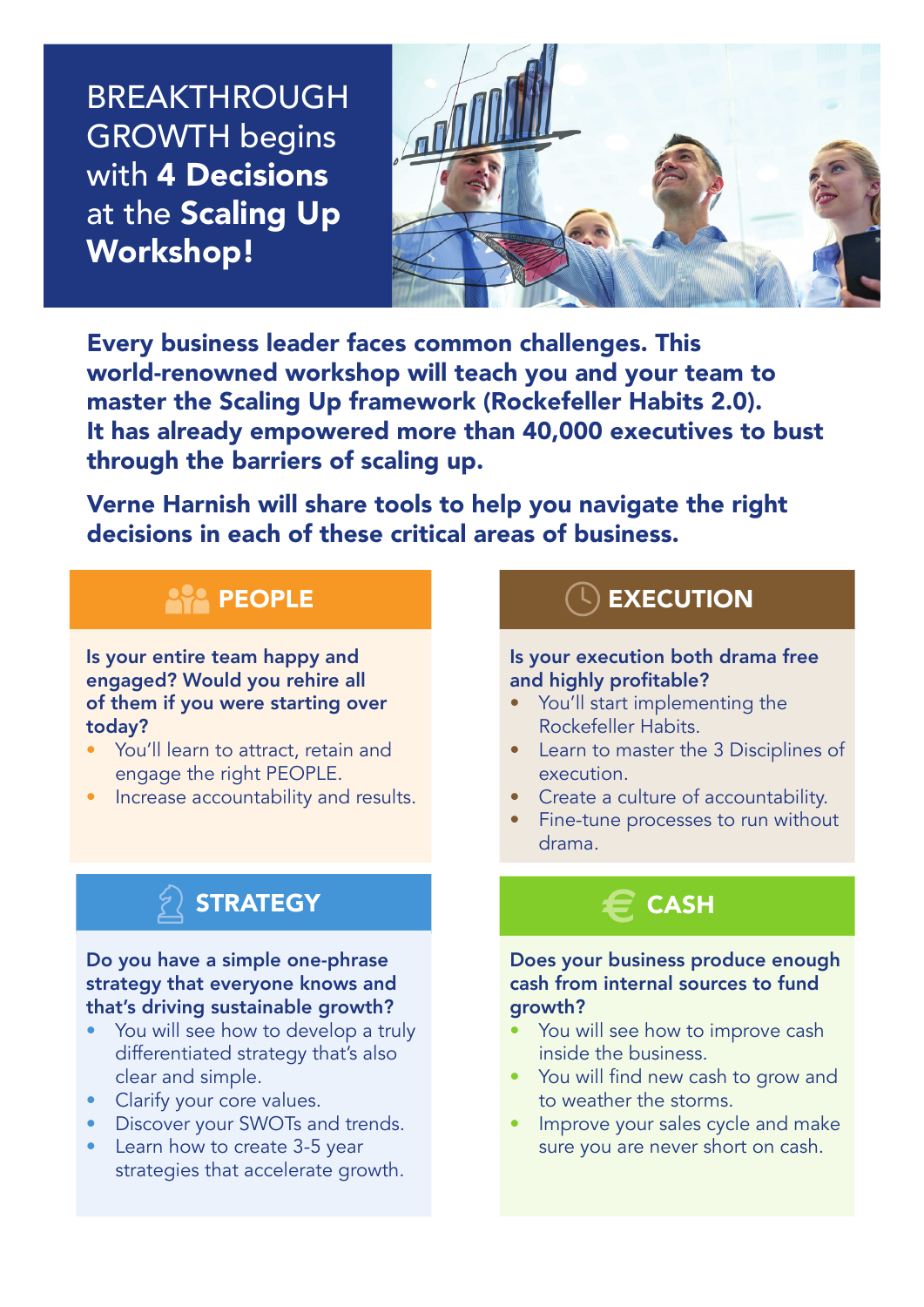# Learn how to accelerate profitable **GROWTH using the Rockefeller Habits™**

### *Workshop Topics*

Cash Model: how to double your operating cash flow in twelve months.

Marketing Intelligence: how leading firms "learn faster" to remain ahead of their competitors and to drive prioritysetting.

People: how to select and hire A players and then avoid demotivating them.

Core Ideology: bringing your core values and core purpose alive, energise your employees and simplify your human resource systems.

BHAG (Big Hairy Audacious Goal): aligning it with your business fundamentals.

**Brand Promise:** the key strategic decision that differentiates you from competitors.

**X Factor:** the 10-30 times advantage over competitors that helps you dominate your industry and block competitive response.

Annual and Quarterly Focus: the most critical short-term decisions an executive team can make to drive alignment and performance.

Rockefeller Habits Checklist: ten essential habits that reduce the executive time needed to manage the business from 50 hours a week to less than 15 hours.

**Meeting Rhythm:** the daily, weekly, monthly, quarterly, and annual meeting rhythm and the specific agendas that make them effective and practical.

**Metrics:** the three types of metrics that drive the business on a daily and weekly basis.

Priorities: using daily, weekly, and quarterly themes to drive alignment and focus.

**Organisational Structure:** the three types of organisational charts and how to apply them to keep everyone accountable.

Themes: How to use them to make your priorities memorable and add energy to your organisation.

#### MORE MONEY

2x Cash Flow 3x Industry Average Profitability 10x Valuation

MORE TIME

Reduce by 80% the time it takes to manage the business.

#### MORE FUN

Support to speed the process and take the load off the leadership team.